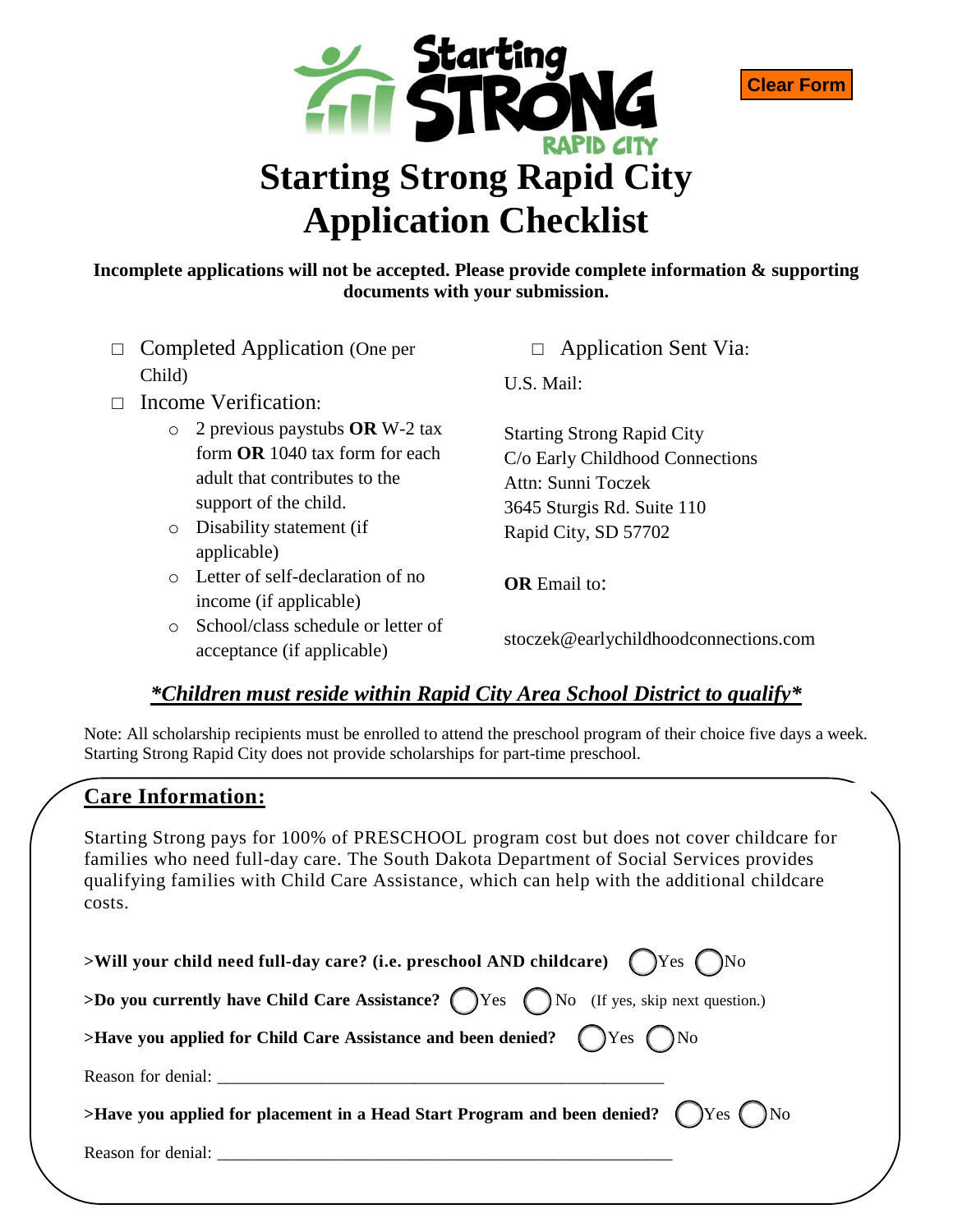# *Application-Enrollment Form*

**Please complete form thoroughly.**

| <b>Child Information:</b>                                                                                                                                                                                                                                                     |                                                             |                    |                                                                                                                                                                                                                                                            |  |
|-------------------------------------------------------------------------------------------------------------------------------------------------------------------------------------------------------------------------------------------------------------------------------|-------------------------------------------------------------|--------------------|------------------------------------------------------------------------------------------------------------------------------------------------------------------------------------------------------------------------------------------------------------|--|
|                                                                                                                                                                                                                                                                               |                                                             |                    |                                                                                                                                                                                                                                                            |  |
| <b>First Name</b><br>Preferred Name (If different): ___________________________Gender: ______________ Age: _____________                                                                                                                                                      | $\bf{M}$                                                    |                    | <b>Last Name</b>                                                                                                                                                                                                                                           |  |
|                                                                                                                                                                                                                                                                               |                                                             |                    |                                                                                                                                                                                                                                                            |  |
| Child's Address: City/State: City/State: Zip: Zip:                                                                                                                                                                                                                            |                                                             |                    |                                                                                                                                                                                                                                                            |  |
| Child's Race/Ethnicity: (choose all that apply)                                                                                                                                                                                                                               |                                                             |                    |                                                                                                                                                                                                                                                            |  |
| $\Box$ White<br>$\Box$ Hispanic or Latino<br>$\Box$ Native Hawaiian/Pacific<br>Islander                                                                                                                                                                                       | $\Box$ Native American/Alaskan<br>Native<br>$\Box$ Asian    |                    | $\Box$ Black/African American                                                                                                                                                                                                                              |  |
| $>$ Is your child currently enrolled in a Child Care Center or a Family Day Care Program? OYesONo                                                                                                                                                                             |                                                             |                    |                                                                                                                                                                                                                                                            |  |
|                                                                                                                                                                                                                                                                               |                                                             |                    |                                                                                                                                                                                                                                                            |  |
| >Has your child ever received services from an early intervention program? (Bright Start Nurses,<br>Birth to Three, OT, PT, etc.): ( )Yes ( )No                                                                                                                               |                                                             |                    |                                                                                                                                                                                                                                                            |  |
|                                                                                                                                                                                                                                                                               |                                                             |                    |                                                                                                                                                                                                                                                            |  |
|                                                                                                                                                                                                                                                                               |                                                             |                    | >Do you currently have any concerns regarding your child's<br>learning or development? $\bigcirc$ Yes $\bigcirc$ No<br>>Does the child wear glasses or contacts? $QYes$ $QNo$<br>>Does your child wear tubes or hearing aids? $\bigcirc$ Yes $\bigcirc$ No |  |
| >Does the child applying have any identified<br>disabilities or delays? $\bigcirc$ Yes $\bigcirc$ No<br>>Does the child have an IEP (Individualized<br>Education Plan)? $QYes \tQNo$<br><b>Parent Information:</b>                                                            |                                                             |                    |                                                                                                                                                                                                                                                            |  |
| <b>Parent/Guardian 1:</b>                                                                                                                                                                                                                                                     |                                                             |                    |                                                                                                                                                                                                                                                            |  |
|                                                                                                                                                                                                                                                                               | <b>First Name</b><br>MI                                     |                    | <b>Last Name</b>                                                                                                                                                                                                                                           |  |
| Mother<br>Father<br>Step(Mother/Father)                                                                                                                                                                                                                                       | $\Box$ Legal Guardian<br>(Related/Unrelated)<br>Grandparent |                    | Foster<br>Other (specify)                                                                                                                                                                                                                                  |  |
|                                                                                                                                                                                                                                                                               | (Circle One) Landline Mobile                                | <b>Work Phone:</b> |                                                                                                                                                                                                                                                            |  |
|                                                                                                                                                                                                                                                                               |                                                             |                    |                                                                                                                                                                                                                                                            |  |
|                                                                                                                                                                                                                                                                               |                                                             | Seasonal           |                                                                                                                                                                                                                                                            |  |
| <b>Relationship to Child: (choose all that apply)</b><br><b>Primary Phone:</b><br><b>Employed:</b> $\bigcirc$ Yes $\bigcirc$ No <b>If yes:</b> $\bigcirc$ Full time $\bigcirc$ Part time<br>Attending school/job training? OYes ONo Name of School/Training: ________________ |                                                             |                    |                                                                                                                                                                                                                                                            |  |
| <b>Highest Level of Education Completed:</b><br>Some High School                                                                                                                                                                                                              | $\Box$ 2 Year Degree                                        |                    | <b>Solution</b> Graduate Degree or Higher                                                                                                                                                                                                                  |  |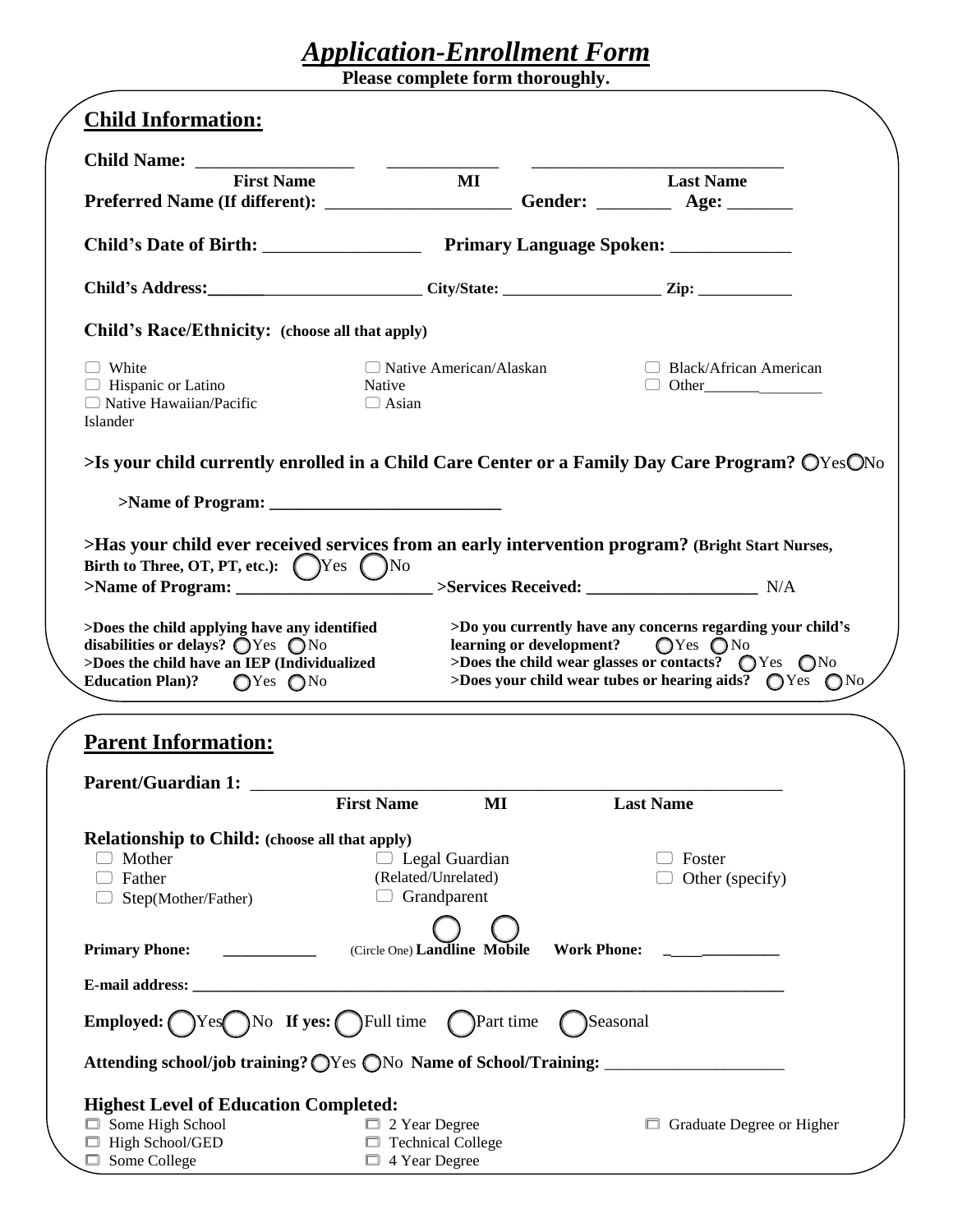|                                                                                                                       | <b>First Name</b>    | $\bf MI$       | <b>Last Name</b>                                                                                     |
|-----------------------------------------------------------------------------------------------------------------------|----------------------|----------------|------------------------------------------------------------------------------------------------------|
| <b>Relationship to Child:</b>                                                                                         |                      |                |                                                                                                      |
| Mother                                                                                                                |                      | Legal Guardian | Foster                                                                                               |
| Father                                                                                                                | (Related/Unrelated)  |                | Other (specify)                                                                                      |
| Step(Mother/Father)                                                                                                   | Grandparent          |                |                                                                                                      |
|                                                                                                                       |                      |                |                                                                                                      |
|                                                                                                                       |                      |                |                                                                                                      |
|                                                                                                                       |                      |                | Address (if different from child): _____________________City/State: _______________Zip: ____________ |
|                                                                                                                       |                      |                |                                                                                                      |
| <b>Employed:</b> $\bigcap$ Yes $\bigcap$ No <b>If yes:</b> $\bigcap$ Full time $\bigcap$ Part time $\bigcap$ Seasonal |                      |                |                                                                                                      |
|                                                                                                                       |                      |                | Attending school/job training? OYes ONo Name of School/Training: ________________                    |
| <b>Highest Level of Education Completed:</b>                                                                          |                      |                |                                                                                                      |
| $\Box$ Some High School                                                                                               | $\Box$ 2 Year Degree |                | Graduate Degree or Higher<br>$\Box$                                                                  |
| □ High School/GED                                                                                                     | Technical College    |                |                                                                                                      |
| $\Box$ Some College                                                                                                   | $\Box$ 4 Year Degree |                |                                                                                                      |

# **Family/Household Information:**

#### **Please list ALL PERSONS living within the home.**

| Name | Age | Relationship to applicant |
|------|-----|---------------------------|
|      |     |                           |
|      |     |                           |
|      |     |                           |
|      |     |                           |
|      |     |                           |
|      |     |                           |

The following information is collected to better serve the children and families of Starting Strong Rapid City. The Starting Strong Family Support Specialist assists families in accessing needed community resources and supports during their participation with the program. Providing this information will not disqualify families from receiving a scholarship and will be kept confidential.

**>Starting Strong works closely with various community programs who offer services for parents. Are you or anyone in your home currently participating in any of the following programs? (Circle all that apply)**

Uplifting Parents Behavior Management Systems Career Learning Center of the Black Hills

Prosperity Initiative RCAS Special Services

**>Does anyone in your family need more information or possible referral to community resources related to any of the following:**

| $\square$ Food    |
|-------------------|
| $\Box$ Housing    |
| $\Box$ Employment |

Mental Health/Substance Use Counseling services Disability services

| <b>SED/Higher Education</b> |  |
|-----------------------------|--|
| $\Box$ Other:               |  |